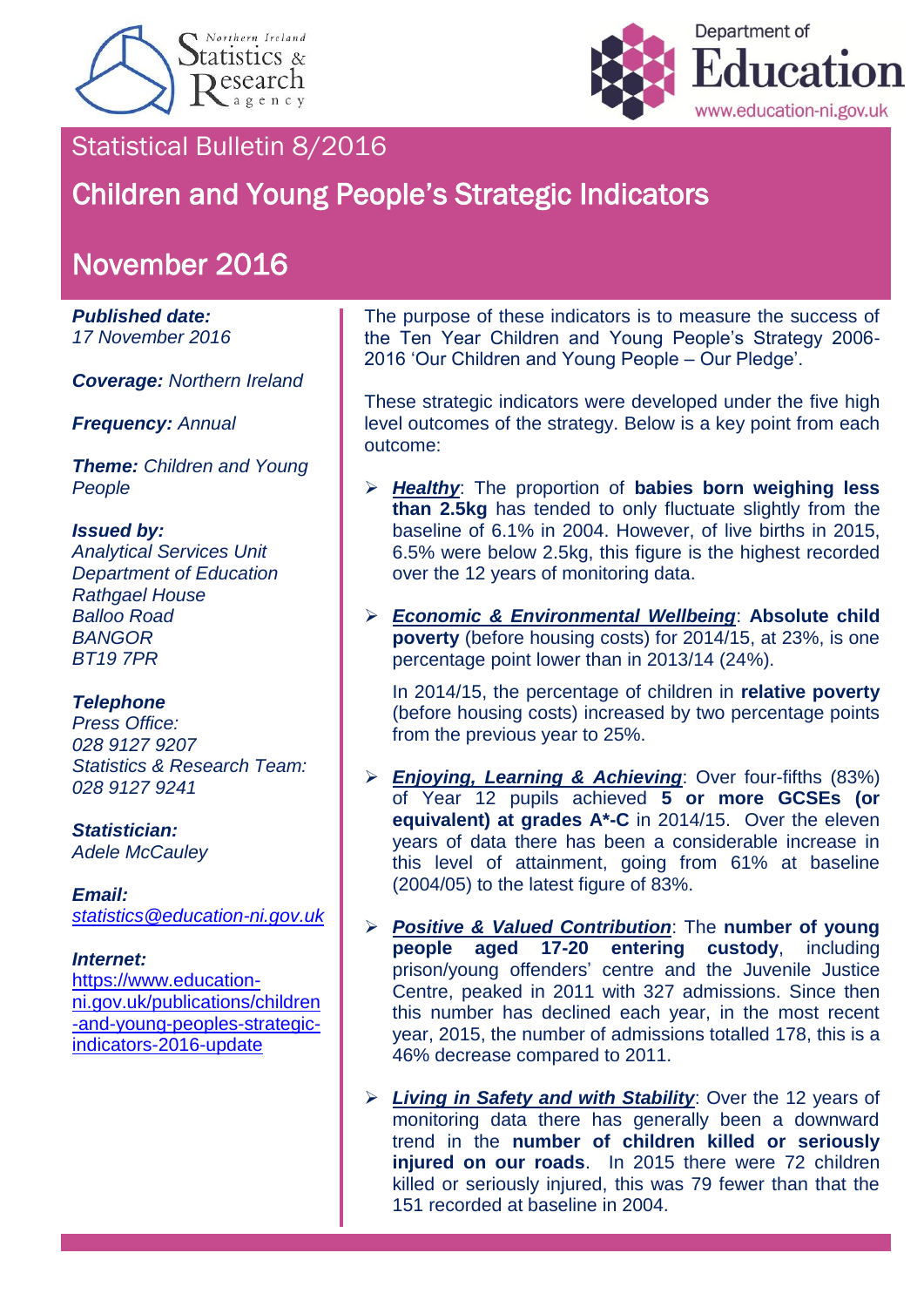# **Contents**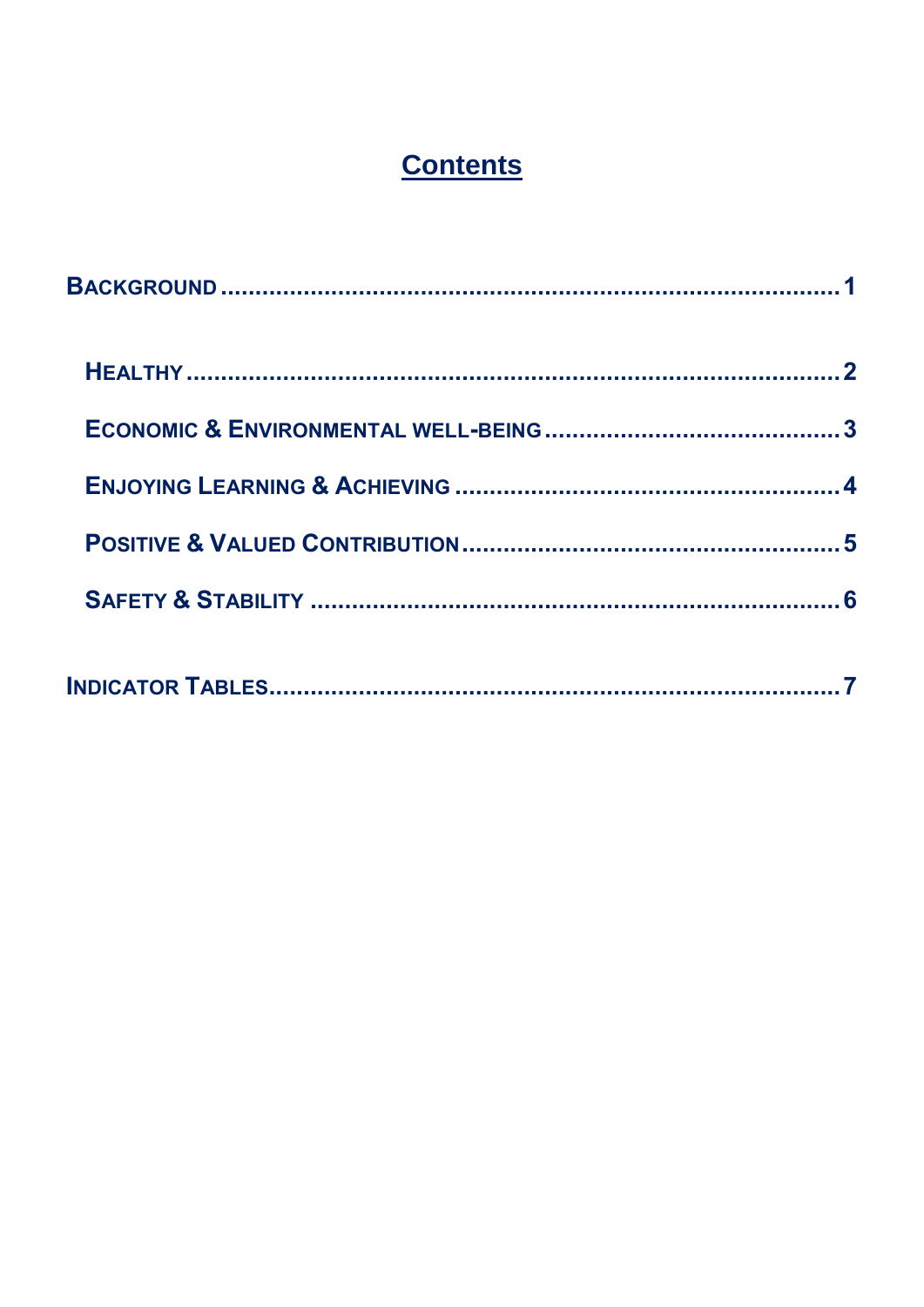# **Children and Young People's Strategic Indicators**

# **November 2016 Update**

# <span id="page-2-0"></span>**BACKGROUND**

A set of strategic indicators was developed under the high level outcomes of the Ten Year Children and Young People's Strategy 2006-2016 'Our Children and Young People – Our Pledge'. The high level outcomes are:

- *Healthy*
- *Economic and environmental well-being*
- *Enjoying, learning and achieving*
- *Positive and valued contribution*
- *Safety and stability*

The indicators were first published in the Strategy document in 2006. The purpose of the indicators is to measure the success of the strategy.

The commentary below highlights some of the findings from the indicators and provides an indication of the trend identified from analysing the data. More detailed information on the indicators can be found in the accompanying tables.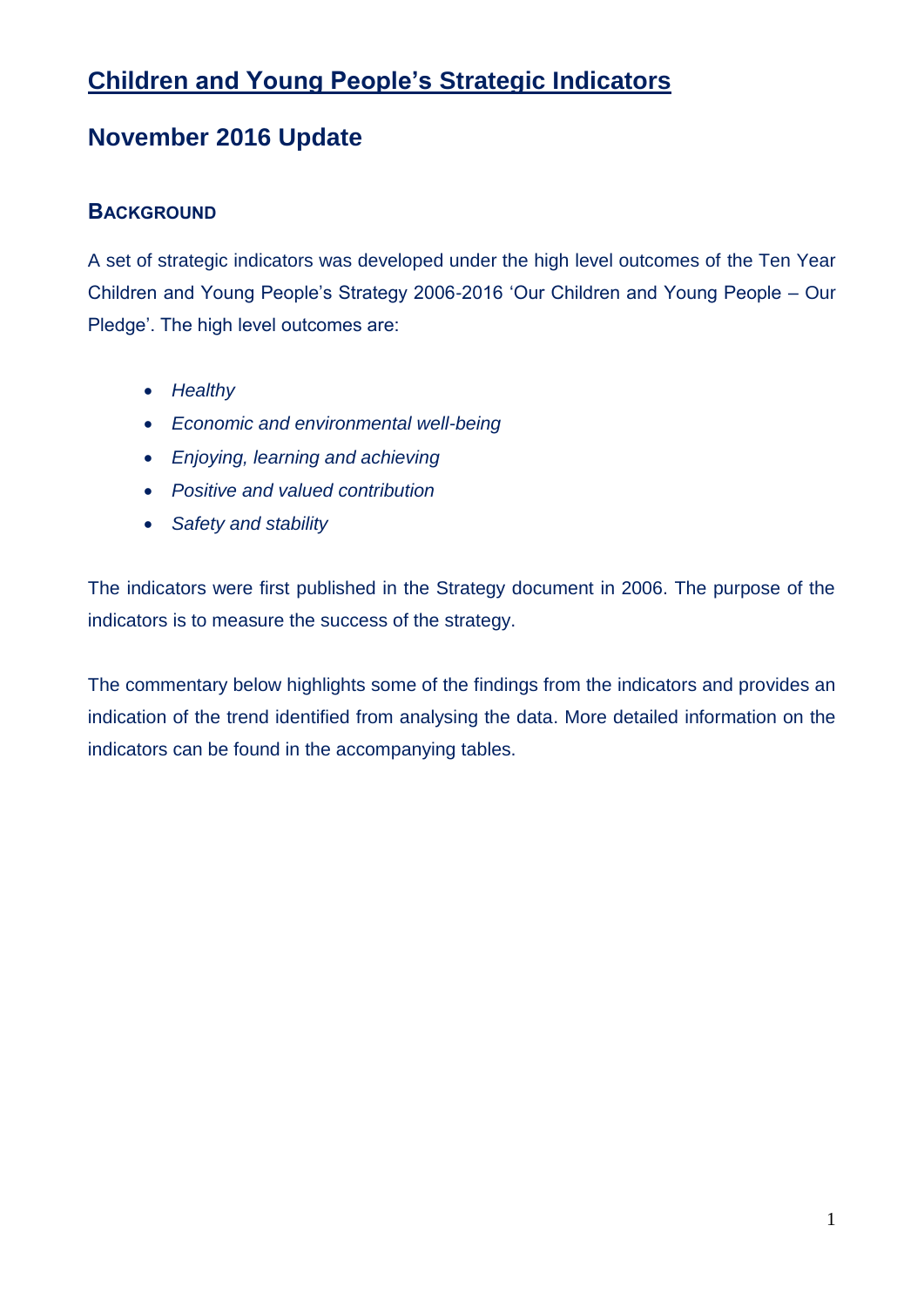## <span id="page-3-0"></span>**HEALTHY**

<u>.</u>

- Infant mortality rates (deaths of children aged under one) have improved significantly over the years<sup>1</sup>, falling from 13.7 infant deaths per 1,000 live births in 1981 to 3.5 in 2012 (the lowest infant death rate on record). In 2015 there were 124 **infant deaths**, a rate of 5.1 infant deaths per 1,000 live births, this compares to the 2004 baseline figure of 5.3 infant deaths per 1,000 live births. In 2015, almost three-quarters (74%) of infant deaths occurred in the first week of life.
- The proportion of **babies born weighing less than 2.5kg** has tended to only fluctuate slightly from the baseline of 6.1% in 2004. However, of live births in 2015, 6.5% were below 2.5kg, this figure is the highest recorded over the 12 years of monitoring data.
- A measles outbreak in September 2010 prompted the Public Health Agency to undertake considerable work to promote **MMR immunisation** among children and continue in its overall aim of trying to meet the World Health Organisation (WHO) target of 95% coverage. Since 2012/13 the NI uptake for MMR at 24 months has met the WHO target. In 2015/16 the uptake rate was 95.8%, this is slightly less than the uptake rate of 96.1% recorded in 2013/14 which was the highest rate since the baseline in 2004/05. A simplification of the routine childhood immunisation schedule may have contributed to this continued improvement in uptake rates for MMR; a change was introduced in November 2010 allowing 3 vaccines (Hib/MenC, PCV booster vaccine and the first dose of MMR) to be offered at the same visit for children aged 13 months.
- The number of **dental extractions** performed on children aged under 18 is used as a proxy indicator of children's dental health in this set of indicators. During 2015/16, 19,960 dental extractions were performed on children under 18 years in high street general dental practices; a decrease of 6% compared to the previous year when 21,303 extractions were performed. The 2015/16 figure is the lowest number of extractions since the 2008/09 baseline.
- At baseline in 2004 there were 6.4 **child deaths due to accidents or suicide** per 100,000 persons aged Under 18 years. In 2015 this figure was 4.1 per 100,000; this is the fourth consecutive year that the figure is below the baseline. However, it should be noted that all suicides are referred to the coroner and take time to be fully investigated. Therefore there is a period of time between when a suicide occurs and when the death is registered. Figures provided will subsequently include deaths that occurred before the period of interest, and exclude those that occurred within the period but have yet to be registered. On average it is up to two years after the suicide has occurred that it is registered.
- On the 31<sup>th</sup> March 2015, there were 899 young people waiting for a first mental **health outpatient appointment**. This is a decrease of 4% compared to 2014 when 934 young people were waiting for this. Of these 899 young people, 28% were waiting longer than 6 weeks for their appointment (251 young people).

<sup>&</sup>lt;sup>1</sup> When infant death rates are low a relatively small fluctuation in the actual number of deaths can alter the death rate considerably. It is therefore the longer term trend which is of importance.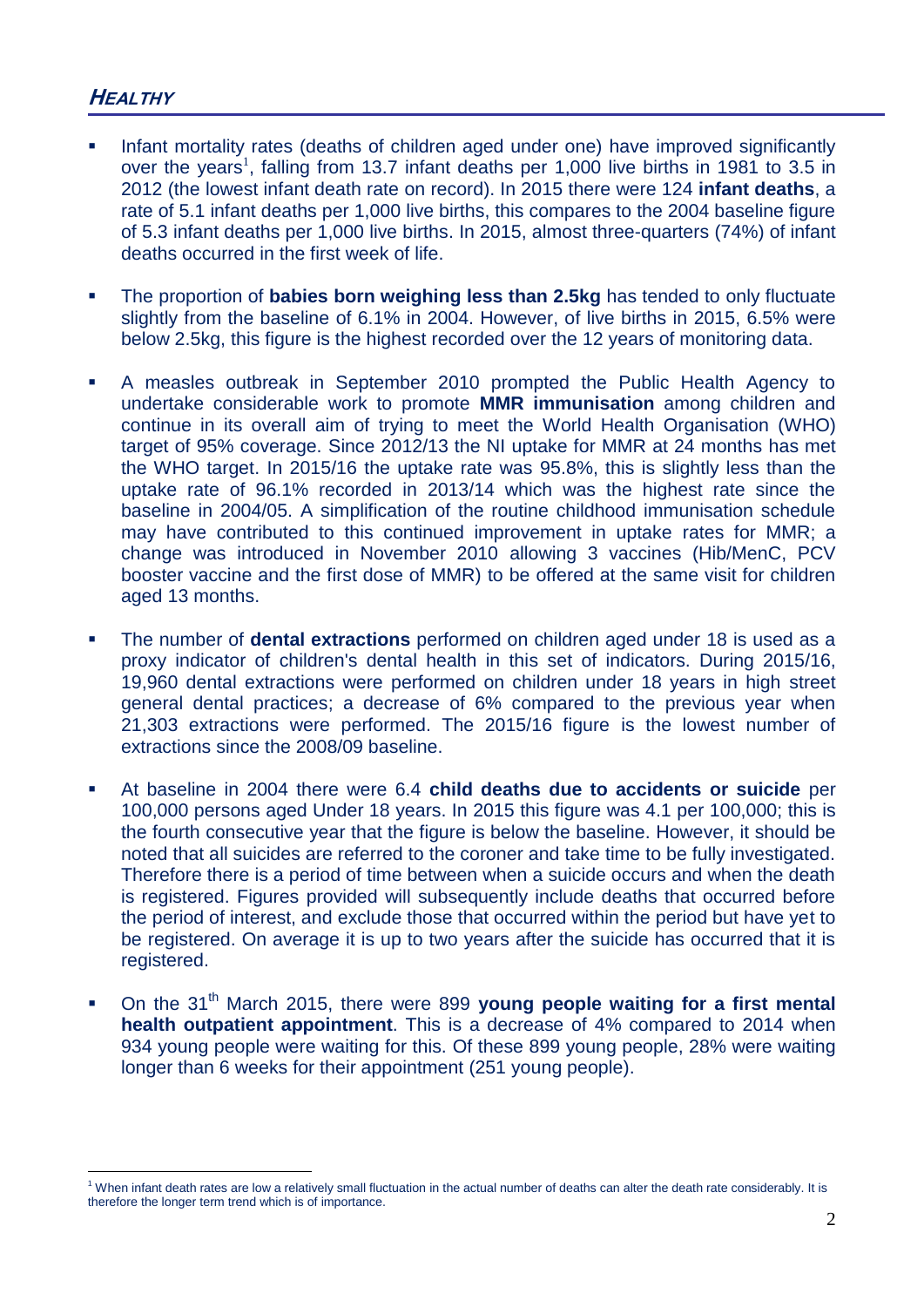- **Births to mothers aged under 17** reached a new record low in 2015 with 66 births recorded, a rate of 1.9 per 1,000 females aged under 17. This compares to the 2004 rate of 4.4 per 1,000 females aged under 17 (172 births).
- Over the twelve years of monitoring data since 2004, rates of **sexually transmitted infections** 2 (STIs) for those aged Under 16 and 16-19 year olds have tended to fluctuate. The rates recorded in 2015 for both age groups were the lowest on record. The rate of new episodes per 100,00 amongst Under 16s was 18.7, this compares to the highest recorded rate of 45.8 new episodes of STIs per 100,000 in 2006. For 16-19 year olds the diagnostic rate of new STIs for those seen at genitourinary clinics was 589 per 100,000 in 2015, this rate was at its highest in 2008 at 756 per 100,000.
- The percentage of Primary 1 pupils considered obese has averaged at 5.1% over the 7 years monitoring data for the updated Child Health System methodology. In 2014/15, 5.2% of Primary 1 pupils were recorded as being **obese,** a slight increase compared to the previous year when 5.0% were recorded as being obese.

#### <span id="page-4-0"></span>**ECONOMIC & ENVIRONMENTAL WELL-BEING**

#### **Poverty**

- **Absolute child poverty** for 2014/15, at 23%, is one percentage point lower than in 2013/14 (24%) and five percentage points lower than the 2002/03 baseline figure of 28%.
- In 2014/15, the percentage of children in **relative poverty** (before housing costs) increased by two percentage points from the previous year to 25%. This is also two percentage points higher than the 2002/03 baseline figure of 23%.
- $\blacksquare$  15% of children were living in materially deprived and low income households<sup>3</sup> in 2014/15; this is a 3 percentage point increase compared to the 2013/14 figure and the 2010/11 comparable data baseline when the figure was 12%.

#### **Housing**

1

- The number of families declaring themselves as being **homeless** in 2015/16 decreased by 549 families compared to the previous year; a 9% decrease from 6,194 to 5,645 families.
- **The number of families placed in temporary accommodation** increased by 23% compared to the previous year, in 2015/16 1,693 families were placed in temporary accommodation compared to 1,378 in 2014/15.

<sup>2</sup> Selected STIs – chlamydia - uncomplicated genital chlamydial infection; gonorrhoea - uncomplicated gonorrhoea; syphilis - primary and secondary infectious syphilis; herpes -anogenital herpes simplex (first attack); warts - anogenital warts (first attack). 3

A family is in low income and material deprivation if they have a material deprivation score of 25 or more and a household income below 70percent of contemporary median income, Before Housing Costs.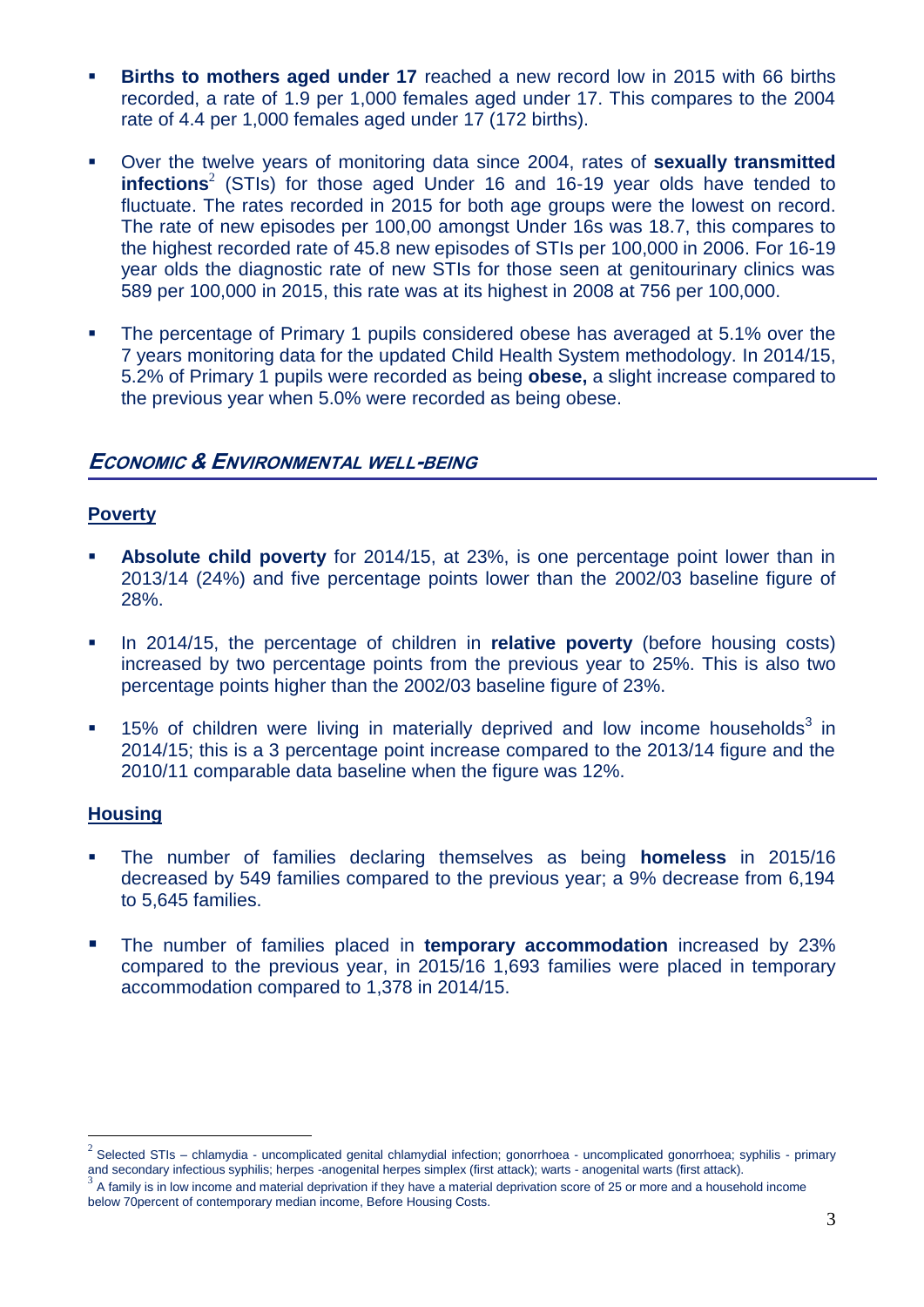#### <span id="page-5-0"></span>**School Leavers**

- Generally speaking there has been a decline in the proportion of **school leavers** entering employment or training since the baseline. In 2003/04 12.5% of those leaving school chose to enter employment compared to 8.4% in 2014/15. However, this most recent figure was an increase on the previous year's figure of 6.9% (in 2013/14). The equivalent figures for those going on to training were 18.5% at baseline in 2003/04 and 9.8% in 2014/15, the lowest percentage recorded over the 12 years of data.
- **More school leavers are tending to choose Further and Higher Education courses.** Over the twelve year period examined there has been an increase in the proportion of school leavers entering Further and Higher Education from 62.7% in 2003/04 to more than 3 out of 4 school leavers opting for this choice in 2014/15 (77.3%).

#### **Educational Attainment**

1

- **Since 2012/13 Key Stage data are based on the new Levels of Progression meaning** that these results are not directly comparable with Key Stage Assessment outcomes from previous years. The Department recognises that these new arrangements will need time to embed and has recommended caution in analysing data and benchmarking performance. Given this, in 2014/15 76.8% of pupils achieved level 4 or above in K**ey Stage 2 English** and 77.4% achieved level 4 or above in **Key Stage 2 Maths**.
- Over four-fifths (83%) of Year 12 pupils achieved **5 or more GCSEs (or equivalent) at grades A\*-C** in 2014/15. Over the eleven years of data there has been a considerable increase in this level of attainment, going from 61% at baseline (2004/05) to the latest figure of 83%.
- If you consider **5 or more GCSEs (or equivalent) at grades A\*-G** over the same period, levels of attainment have also shown an improvement from 89% in 2004/05 to 98% in the four most recent years (2011/12 to 2014/15).The corresponding figure for pupils attending Secondary/non Grammar schools is 97% in 2014/15. The attainment  $gap<sup>4</sup>$  of 1 percentage point remained the same as the previous year compared to the 2004/05 level of 7 percentage points.
- 65% of Year 14 pupils have achieved **3 or more A levels** (or equivalent) at grades A\*- C each year since 2009/10. The percentage of pupils obtaining such grades has changed little since 2004/05 when 62% achieved this.

<sup>4</sup> When results for NI pupils are compared with the results for Secondary/Non-Grammar pupils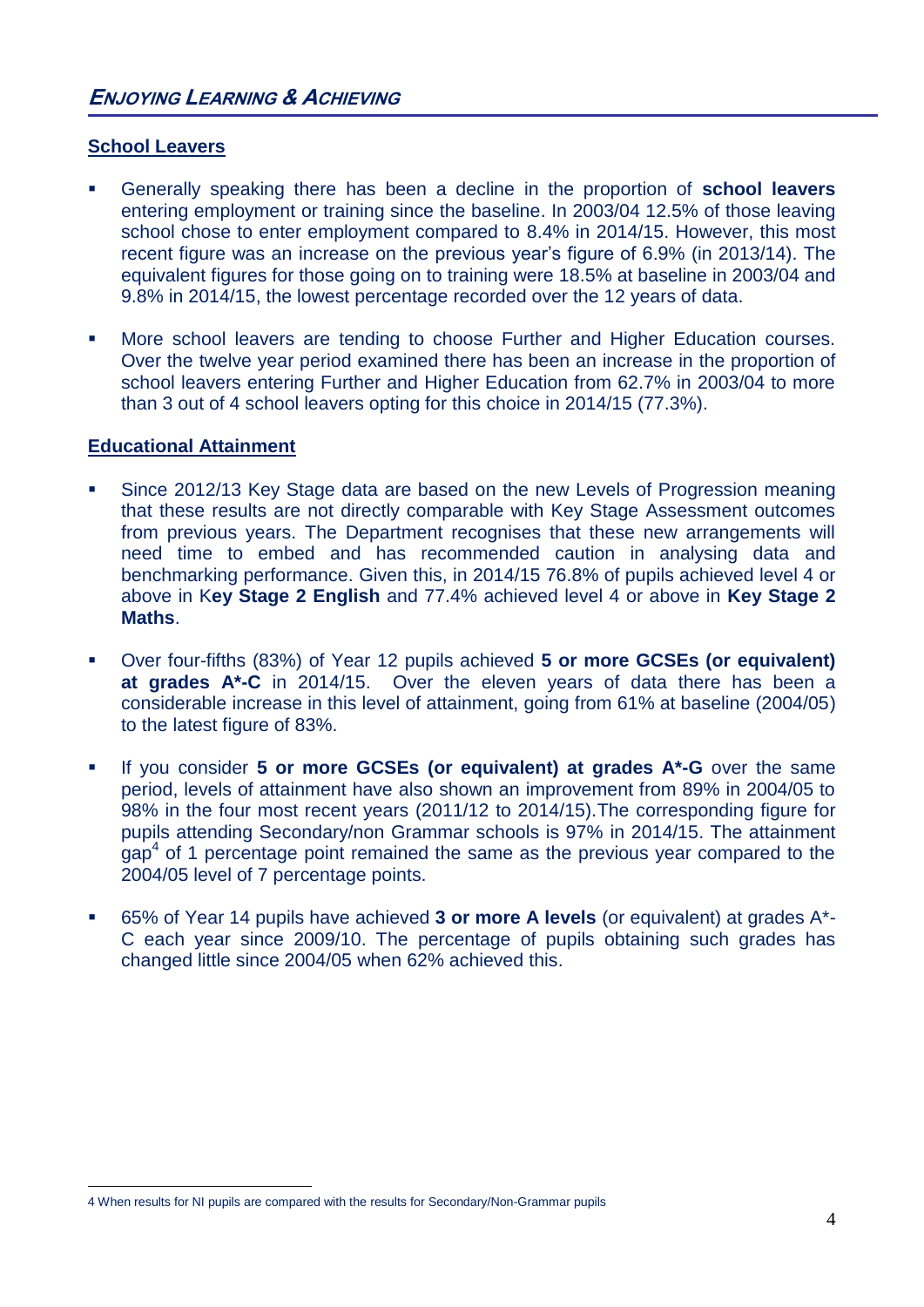#### **Engagement**

1

**The percentage of qualifying**<sup>5</sup>, eligible<sup>6</sup>, relevant<sup>7</sup> and former relevant<sup>8</sup> looked after **young people being in education, employment or training** have all tended to fluctuate since the baseline; however, overall there has generally been an upward trend.

## <span id="page-6-0"></span>**POSITIVE & VALUED CONTRIBUTION**

- **Attendance rates** of post-primary pupils have remained stable over the twelve year reporting period (2003/04 to 2014/15) with on average, 93% of half day sessions being attended (attendance is measured for every pupil in half day sessions; am and pm). In 2014/15, 93.4% of half day sessions were recorded as being attended.
- **Taking into account the correction in the data collection for this indicator**<sup>9</sup>, there has been limited change in the proportion of young people aged 4-18 years **participating in youth activities** over the period from 2005/06 to 2014/15. However, the lowest recorded rate of 38.3% came in the most recent year (2014/15), this compares to the highest recorded rate of 43.7% in 2007/08
- **The average waiting time for youth defendants** going through our youth courts from date of summons to date of disposal was at the lowest recorded rate of 13.0 weeks in 2014, however, this increased to 14.3 weeks in the most recent year (2015). In 2008, the NI Courts and Tribunal Services introduced Case Progression Officers to work with other criminal justice agency officials and the judiciary to ensure that all procedural matters are effectively progressed by parties involved in a case in an attempt to minimise delay in the Criminal Courts. Prior to 2008, the processing time for a child from summons to disposal averaged 20.1 weeks and from 2009 it has averaged 15.2 weeks.
- Following the Youth Justice Review, from November 2012, it was agreed that offenders under 18 could only be held at the Juvenile Justice Centre (JJC) meaning that the number entering prison or the young offenders centre has been 0 since 2012. Overall, since the baseline in 2004 numbers have fluctuated, but there has generally been a downward trend in the number of **young people aged under 17 entering custody.** In 2015, 34 young people were admitted to the JJC, which compares to 57 at the baseline in 2004.
- The **number of young people aged 17-20 entering custody**, including prison/young offenders' centre and the Juvenile Justice Centre, peaked in 2011 with 327 admissions. Since then this number has declined each year, in the most recent year, 2015, the number of admissions totalled 178, this is a 46% decrease compared to 2011.

- <sup>8</sup> Former relevant young people are those aged 18-21 years who were previously relevant or eligible young people.
- <sup>9</sup> Prior to 2010/11, non-unit based provision (such as Duke of Edinburgh, Youth Intervention schemes etc) had been included in Belfast Education and Library Board and in the South Eastern Education and Library Board. These projects are no longer included in the figures.

<sup>&</sup>lt;sup>5</sup> Young people looked after for any period less than 13 weeks since aged 14 which may include a period of being looked after whilst 16 or 17 years old.

Young people aged 16 or 17 years old, who have been looked after for more than 13 weeks since the age of 14 and who are still looked after.

Relevant young people are those aged 16 or 17 who were previously eligible young people and are no longer looked after.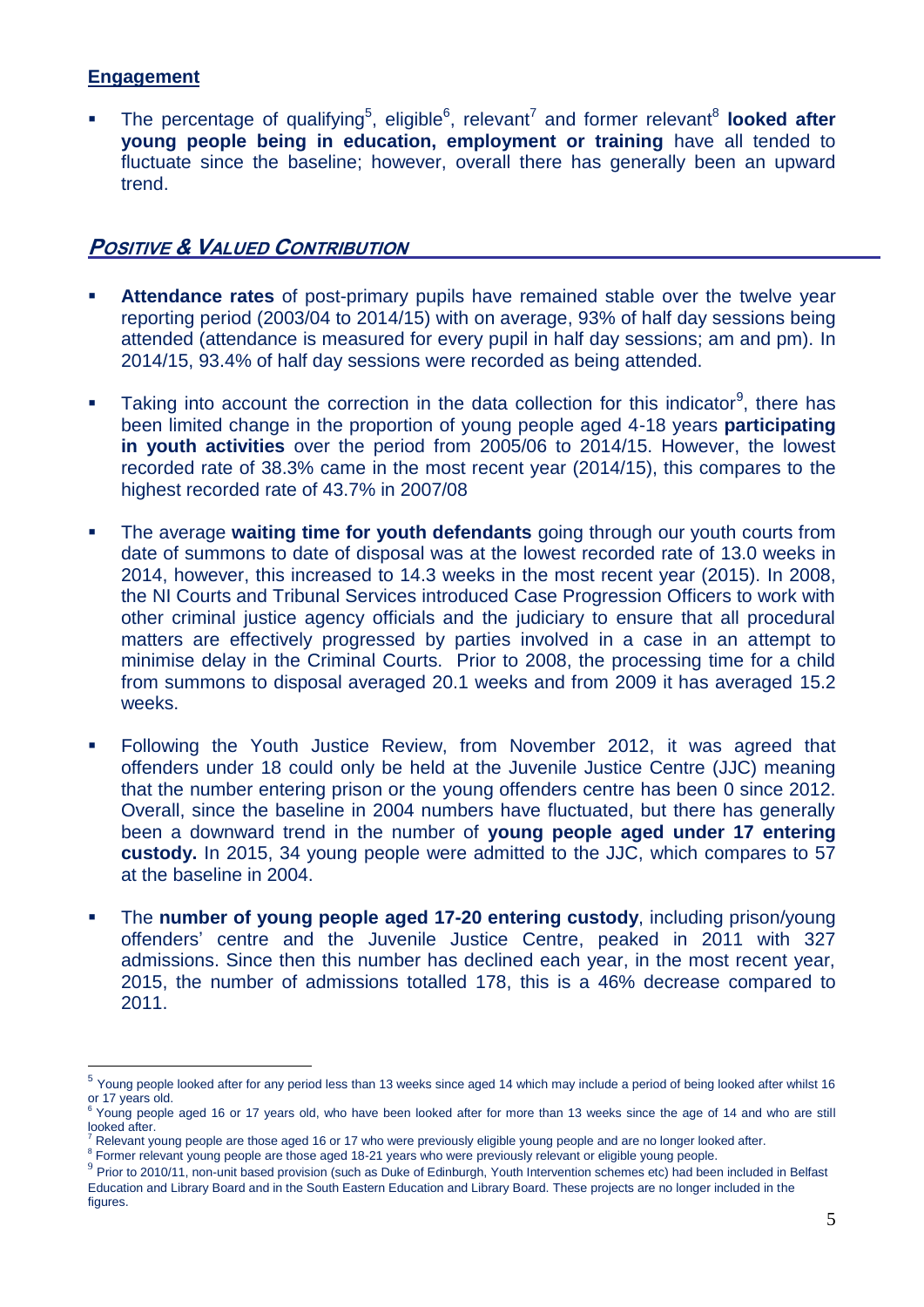## <span id="page-7-0"></span>**SAFETY & STABILITY**

- In 2015, recorded traffic collisions resulting in injury to a child (under 16) accounted for 925 casualties, of whom 5 were killed, 67 were seriously injured and 853 were slightly injured. Over the 12 years of monitoring data there has generally been a downward trend in the number of **children killed or seriously injured on our roads**. In 2014 there were 79 fewer children killed or seriously injured than that recorded at baseline in 2004; 72 compared to 151.
- There were 349 re-registrations to the Child Protection Register during 2014/15, a decrease of 9.6% (37) compared to the previous year. However, when the most recent year is compared to the baseline figure of 162 in 2004/05, there has been a 115% increase in re-registrations.
- In 2014/15, 66% of **care leavers aged 19** in contact with Trusts and whose **economic activity** was known, were in education, training or employment; an increase of 2 percentage points compared to the 2013/14 figure of 64%. The proportion of care leavers in education, training or employment has tended to fluctuate over recent years, with a low of 47% recorded in 2007/08 and a high of 69% recorded in 2012/13. Trusts reported contact with 95% of care leavers in 2014/15.
- In 2015, 22% of Year 7 pupils said they had been **physically bullied within the previous 2 months** of being asked, this is equivalent to the 2008 baseline figure and 2014 figure, however, it is 6 percentage points higher than the 2012 figure of 16%.
- 32 per cent of Year 7 pupils in 2015 stated that they had been **bullied in other ways** such as being called names, being left out of games, or having nasty stories spread about them. The 2015 figure was a 1 percentage point increase compared to the previous year.
- The 2015 figure for Year 7 pupils reporting being **bullied by someone via mobile phone or internet** of 12% was 1 percentage point lower than the 2014 figure. This figure has tended to fluctuate between 10 and 13 since the 2008 baseline.